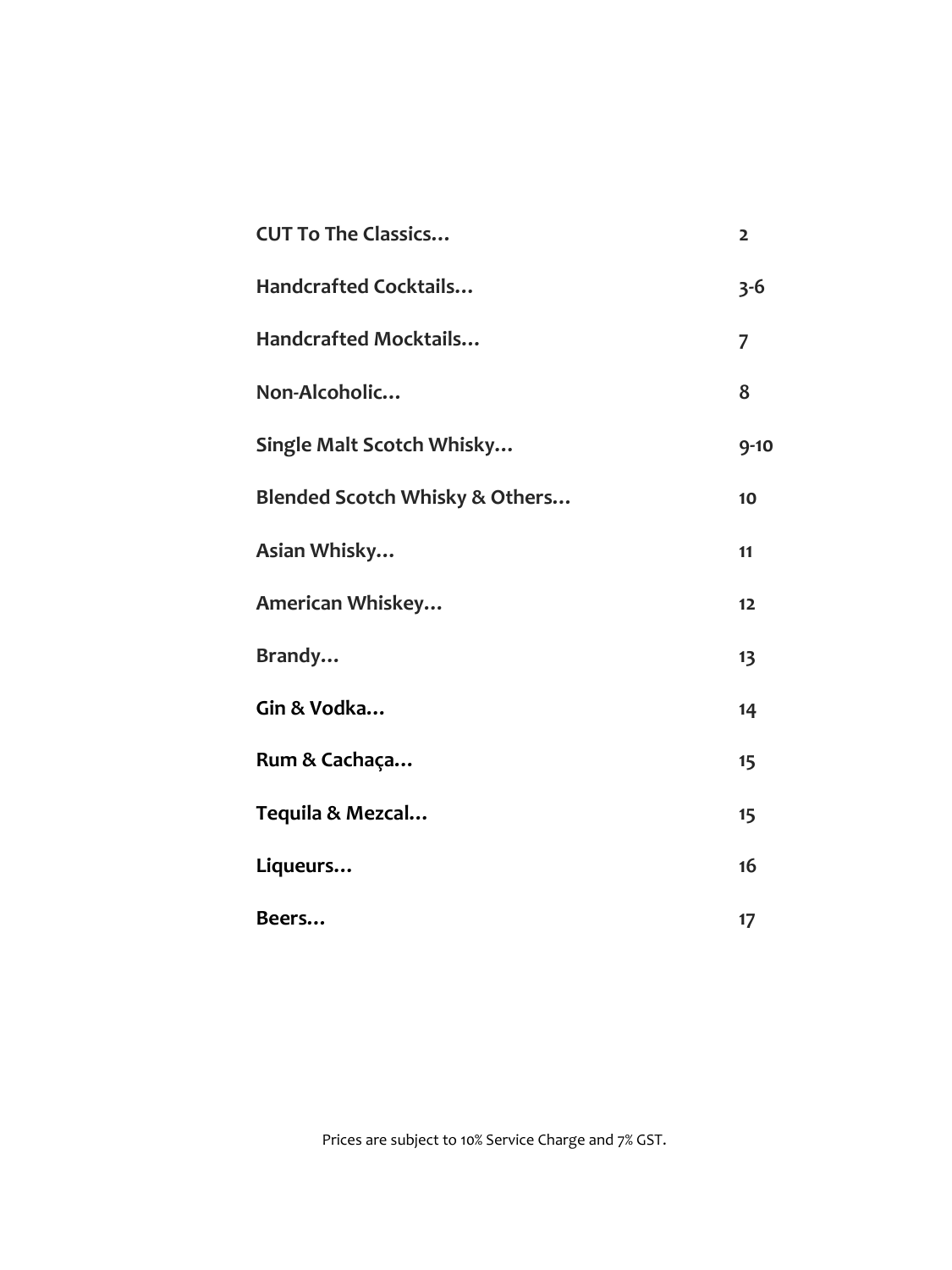

## **CUT To The Classics…**

**Aleeto's Way** Don Julio Añejo, Aperol, Lemon, Cane Sugar

**Angels & Politicians** Bruichladdich "The Laddie", Cointreau, Lemon, Honey

**Dance Naked** Tanqueray No. Ten, Campari, St. Germain, Lemon

**Garden of Eden** Mango Black Tea Infused Vodka, Lemon, Cane Sugar

**Indecent Exposure** Patrón Silver, Ilegal Reposado, Jalapeño, Cilantro

**Machu Peach-Chu** BarSol Pisco, Pêche du Verger, Lemon, Egg White

**Peace On Earth** Tropical Rum Punch, Passion Fruit, Pineapple, Coconut

**Rough Love** Tanqueray No. Ten, Champagne, Shiso Umeshu, Lime

**Show Me Love** Belvedere, St. Germain, Lychee, Lime

**Smoke & Mirrors** Lapsang Souchong, Drambuie, Luxardo Morlacco, Lemon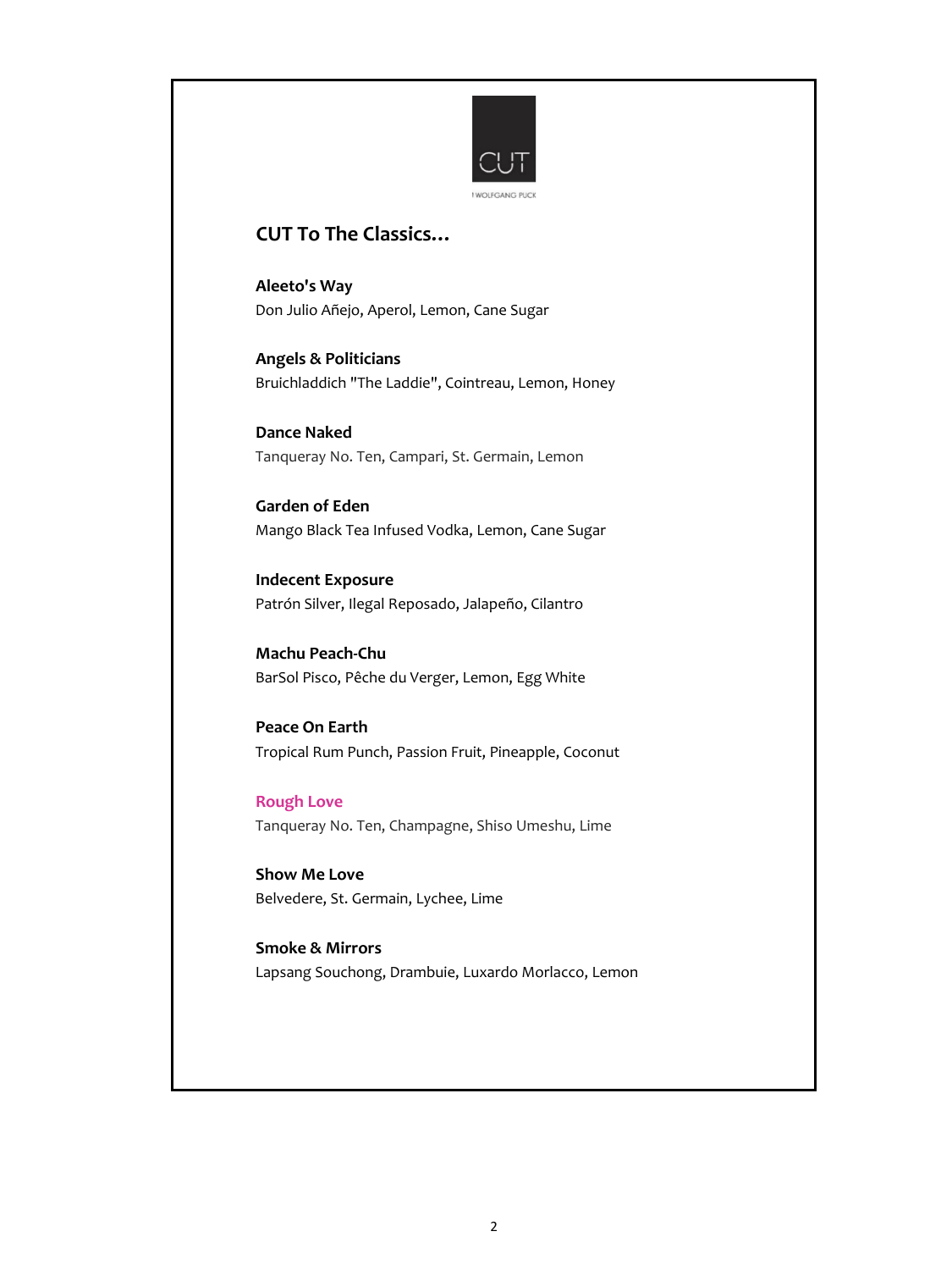# **Handcrafted Cocktails…**

### **Gin**

**Blinded by Rainbows** Tanqueray No. Ten, Lemon, Orgeat

**Bird in the Hand** Tanqueray No. Ten, Watermelon, Calamansi, Rose Elixir

**Damaged Goods** Botanist, Yellow Chartreuse, Lemon, Sage

**Forbidden Kiss** Hendrick's, Raspberry, Rose Elixir, Egg White

**London Calling** Tanqueray, Cointreau, Elderflower, Orange Blossom

**Love by the Fire** Tanqueray No. Ten, Italicus, Basil, Egg White

**Lust & Lace** Tanqueray No. Ten, Mancino Bianco, Luxardo Maraschino, Orange

**No Harm No Foul** Hendrick's, Antica Formula, Cointreau, Rhubarb

**Social Dysfunction** Sipsmith, Grapefruit, Lemongrass, Egg White

**Sweet Little Lies** Sipsmith, Kaffir Lime, Thai Chili, Thai Basil

**The Duke of Earl** Earl Grey Tea Infused Gin, Lemon, Cane Sugar, Egg White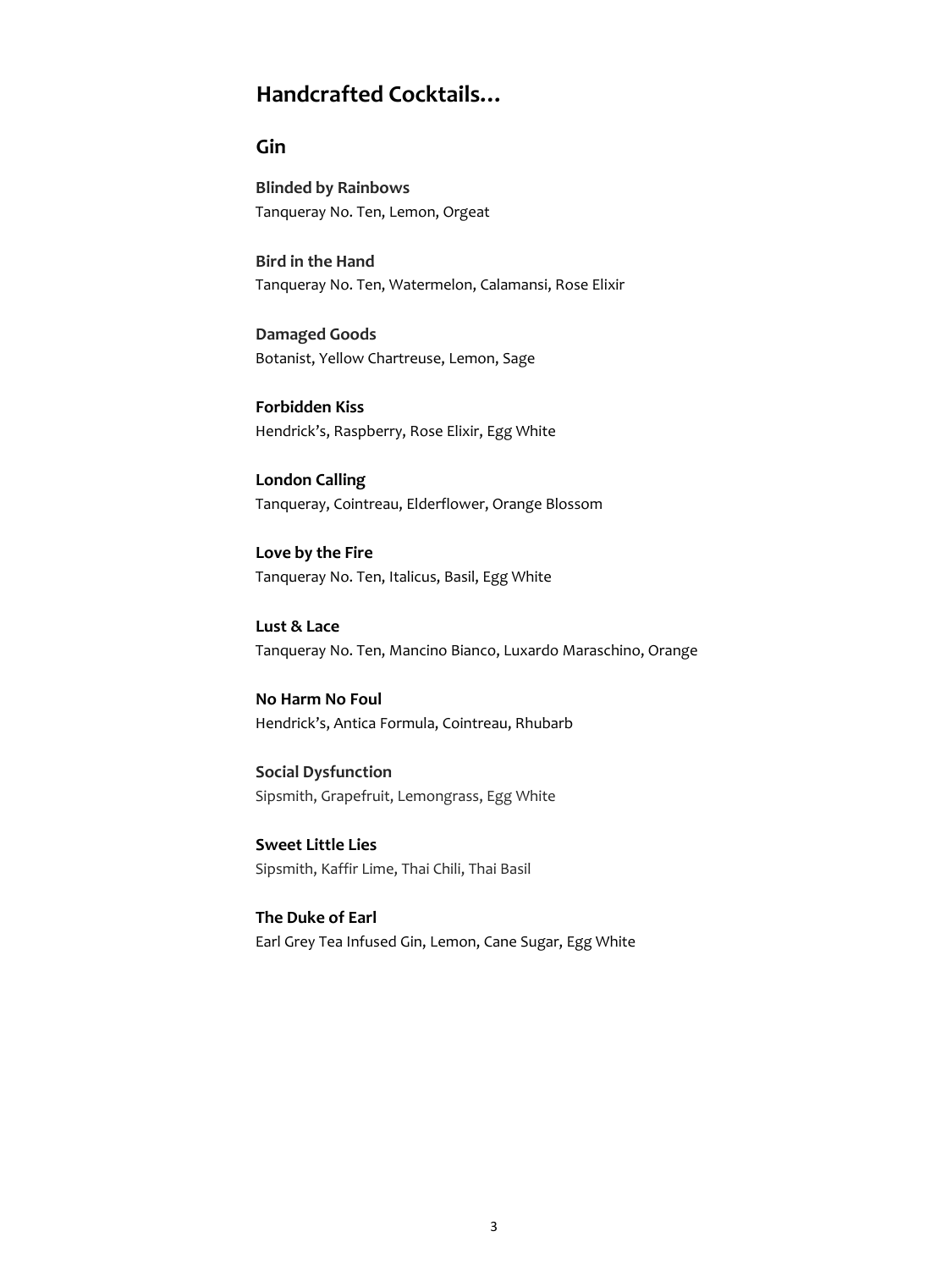### **Vodka**

**Crouching Tiger** Jasmine Tea Infused Vodka, Lemon, Egg White

**Head First** Belvedere, St. Germain, Passion Fruit, Egg White

**HELP! Save The Bees** Ketel One Citron, Limoncello, Lavender-Thyme Honey, Lemon

**Hot Legs** Belvedere, Guava, Lemongrass, Thai Basil

**Kiss & Tell** Belvedere, Aperol, Chili, Mandarin Orange

### **Tequila**

**Devil in Disguise** Patrón Reposado, Cointreau, Passion Fruit, Kashmiri Chili

**Lights Out, Legs Up!** Don Julio Blanco, Cointreau, Watermelon, Shiso

**Pepino's Revenge** Siete Leguas Blanco, Cucumber, Basil, Lime

**Pretty Strangers** Don Julio Blanco, Lemongrass, Yuzu, Cucumber

**Reckless Abandon** Don Julio Blanco, Ancho Reyes Chili, Mango, Cilantro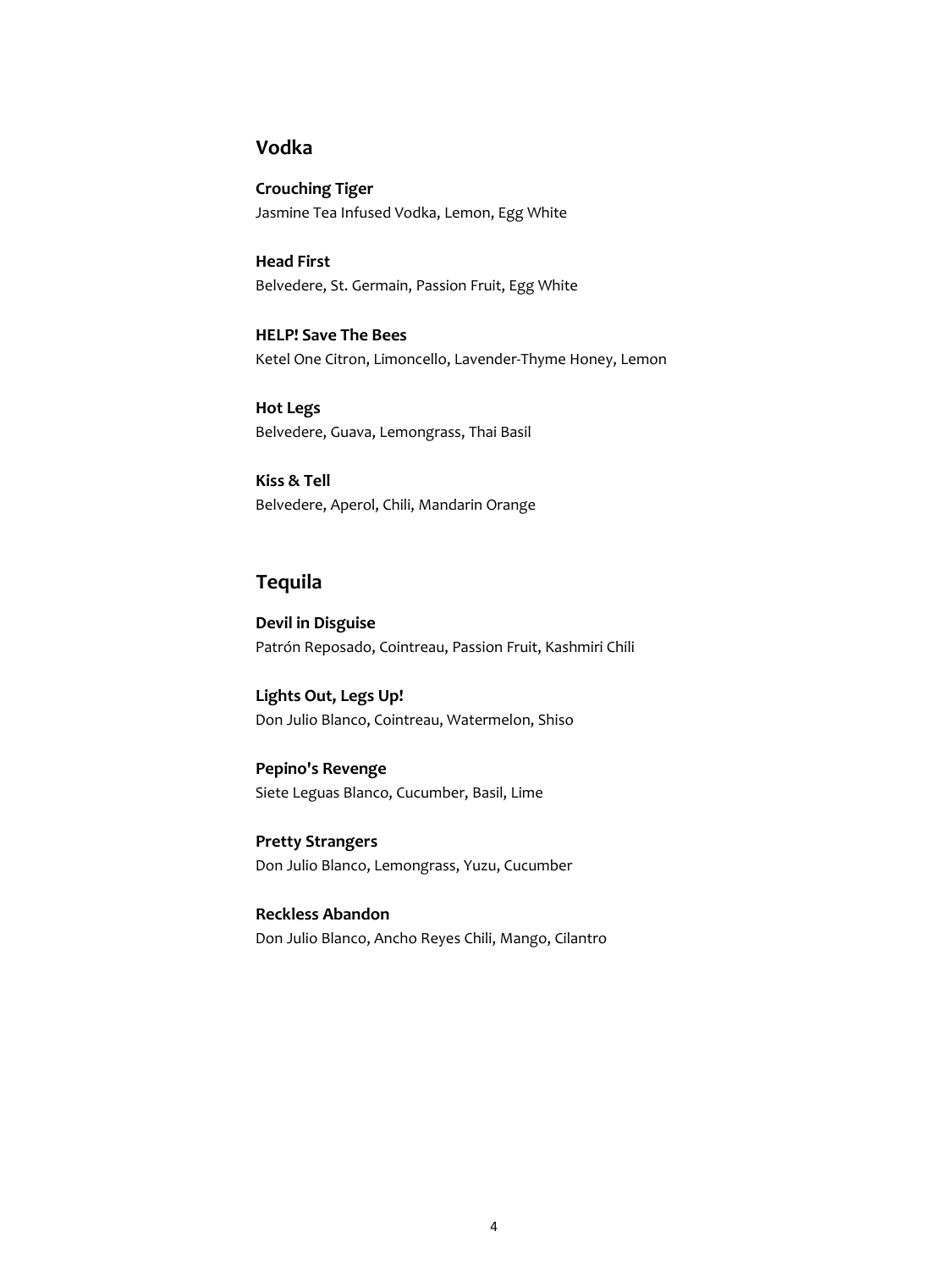# **Rum | Pisco | Cachaça**

**Belleza Pura** Engenho Da Vertente Cachaça, Calamansi, Cane Sugar

**Brace for Impact** Plantation White, Cointreau, Passion Fruit, Egg White

**Good Girls Gone Bad** Diplomático Mantuano, Coconut, Pineapple, Thai Basil, Thai Chili

**The Homewrecker** Ron Zacapa, Pineapple, Jalapeño, Cucumber

#### **Who's Your Daddy?**

Tropical Rum Punch, Pineapple, Passion Fruit, Lime  *Punch Bowl for Two…48 Dollars*

### **Barrel-Aged**

**Adios Nonino** Maker's Mark, Amaretto di Saschira, Aperol, Orange

#### **Ankles Deep**

Woodford Reserve, Antica Formula, Averna, Fernet Branca

**Bespoke Negroni** Tanqueray, Antica Formula, Aperol, Campari, Orange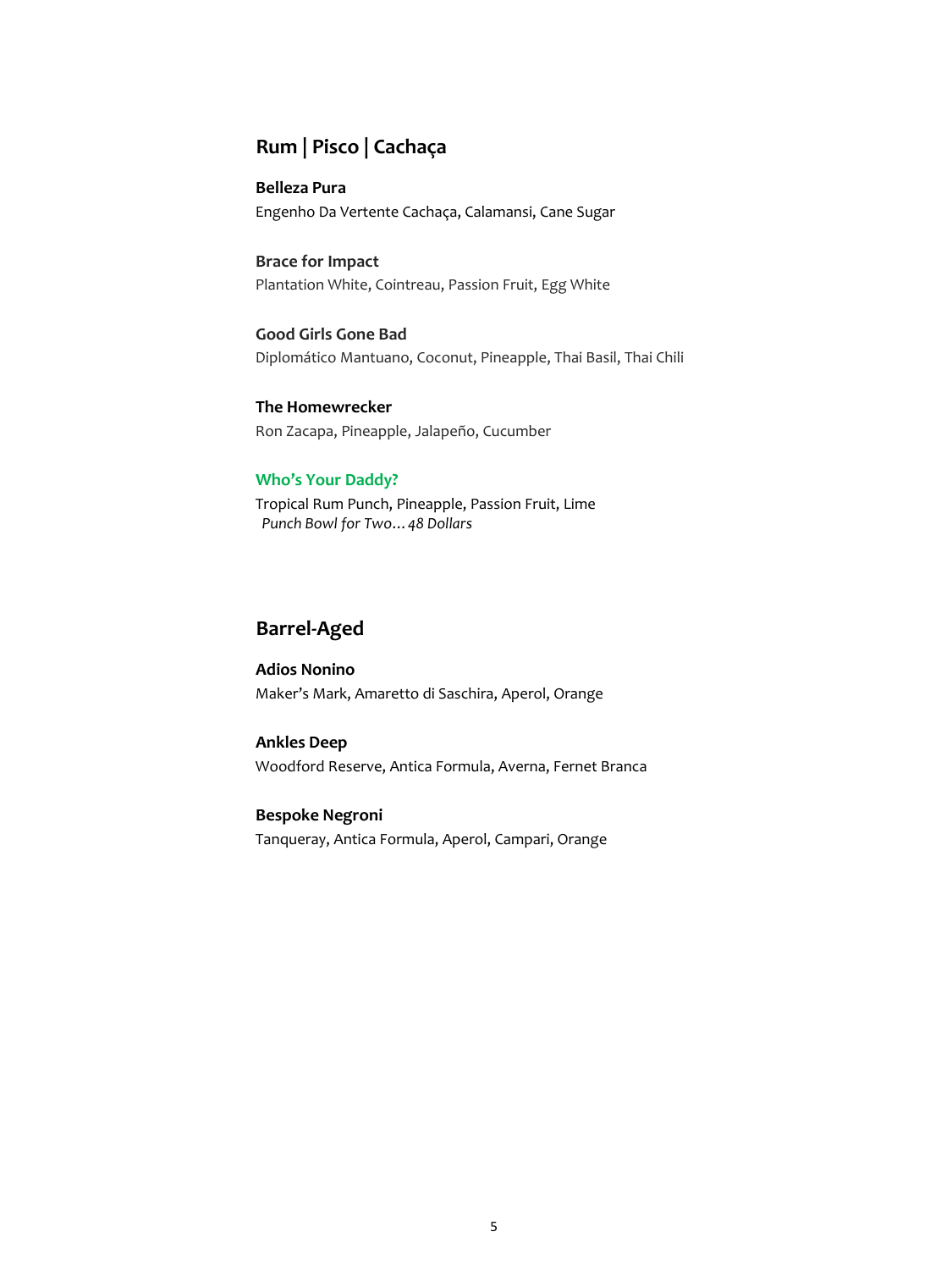# **Whisky**

**Blowing Smoke** Port Charlotte 10 Y.O., Thyme, Honey, Egg White

**Bullet to the Head** Bulleit Rye, Green Chartreuse, Lime

**Comfortably Numb** Rittenhouse Rye, Cointreau, Pernod, Lemon

**Locked n' Loaded** Woodford Reserve, Antica Formula, Lemon, Egg White

**Two in the Bush** Highwest Rye, Bénédictine D.O.M., Pineapple, Lime

# **27 Dollars**

**Hide & Seek** Hibiki Harmony, Soda Water, Yuzu, Shishito Pepper

**Rolling Fog Over Mt. Fuji** Hibiki Harmony, Aperol, Lemon, Egg White

**Samurai Sword** Hibiki Harmony, Cointreau, Ginger, Honey

**Yakuza** Hibiki Harmony, Hedonist, Lemongrass, Shiso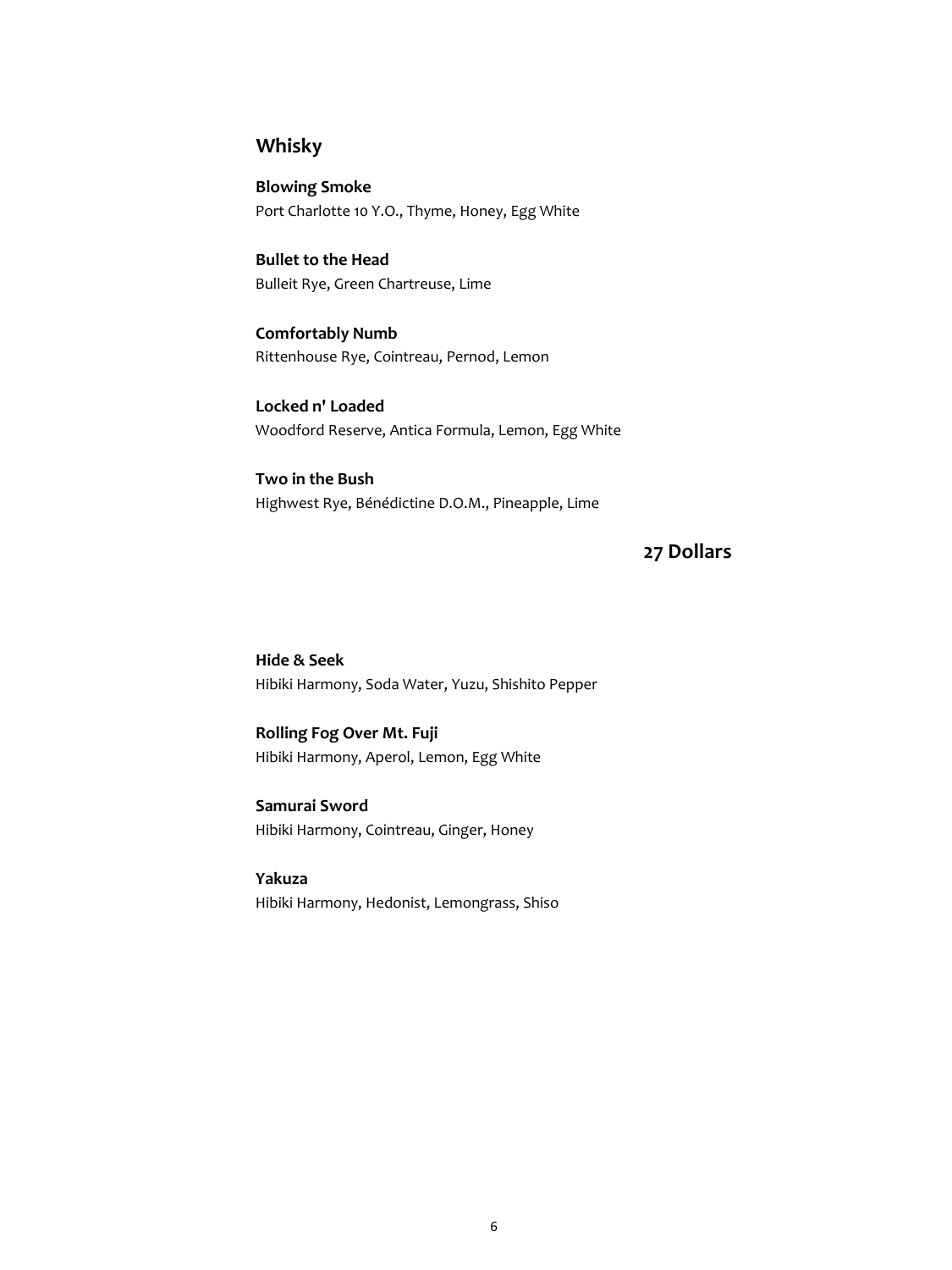# **Handcrafted "Mocktails"…**

**Cracklin' Rosie** Raspberry, Rose, Lychee, Cranberry

**Double Happiness** Pineapple, Passion Fruit, Orgeat, Lime

**In the Name of Love** Elderflower, Coconut, Orange, Cucumber

**Looking For Love** Lychee, Elderflower, Coconut, Lime

**Risk & Reward** Cucumber, Green Apple, Lime, Basil

**Time Will Come** Passion Fruit, Mint, Lime

**Tempting Fate** Pear, Ginger, Lemongrass, Soda

**Truth or Dare** Kaffir Lime Leaf, Lemongrass, Soda

**Without Consequence** Lychee, Grapefruit, Elderflower, Lime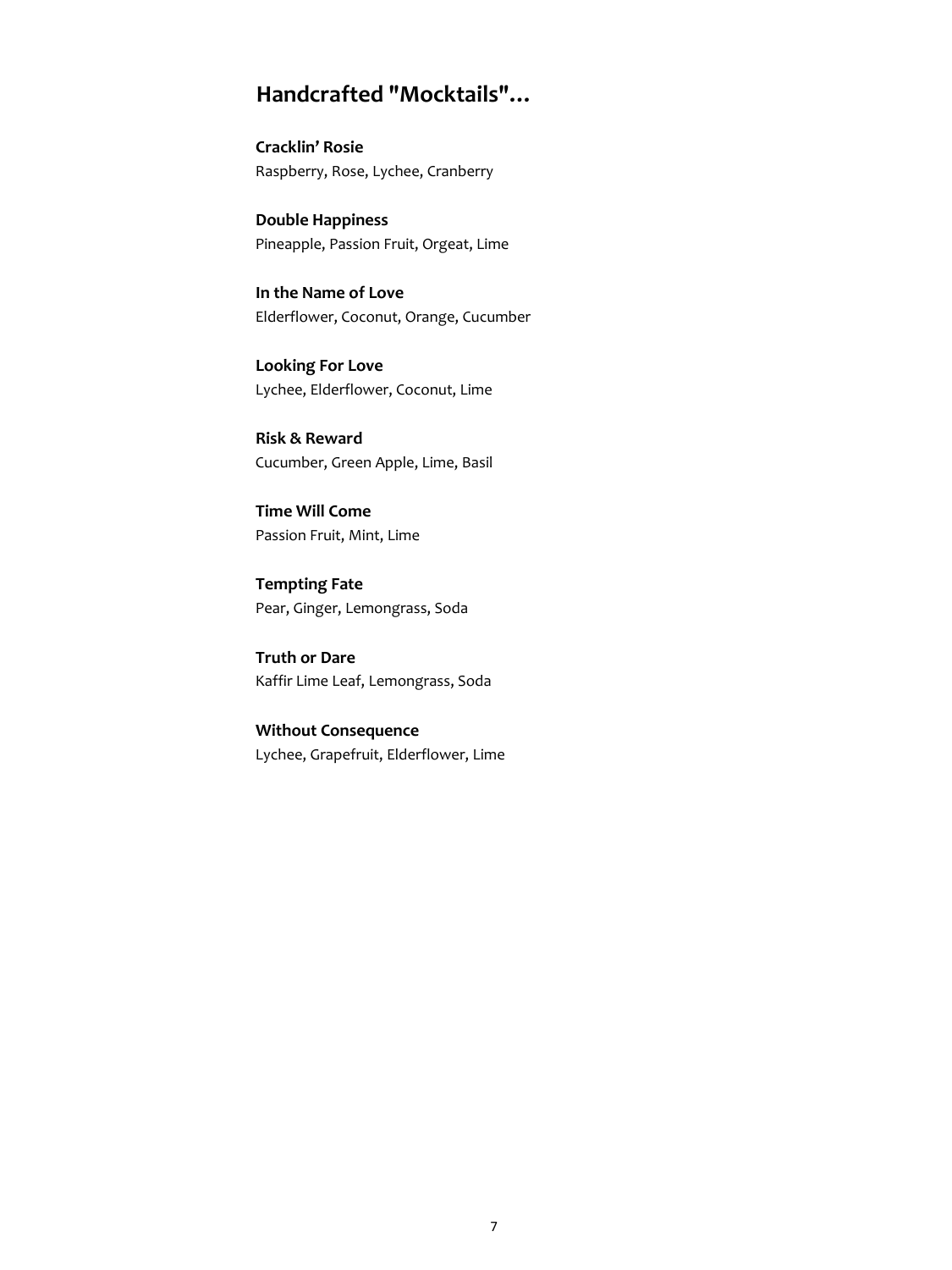# **Non-Alcoholic…**

# **Chilled Juices**

Apple

Cranberry

Orange

Pineapple

## **Soft Drinks**

Coke

Coke Light

Coke Zero

Sprite

Fever Tree Soda Water

Fever Tree Tonic

Fever Tree Ginger Ale

Fever Tree Ginger Beer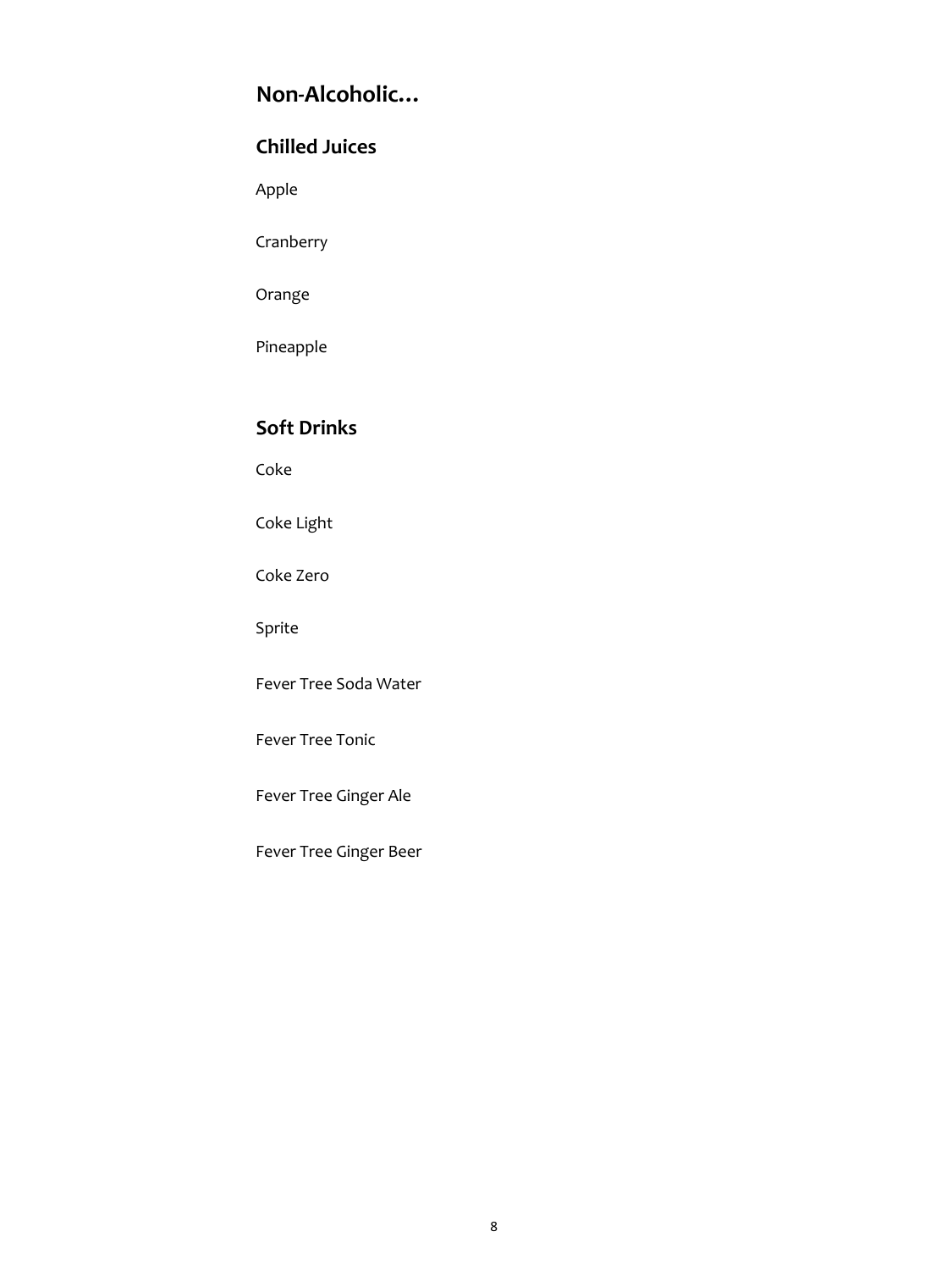# **Single Malt Scotch Whisky…**

### **Highlands**

Balvenie "Double Wood" 12 Y.O. Balvenie "Carribbean Cask" 14 Y.O. BenRiach "Sherry Wood" 12 Y.O. Edradour 10 Y.O. GlenDronach 12 Y.O. GlenDronach "Peated" Glenfiddich 15 Y.O. Glenfiddich 21 Y.O. Glenlivet 12 Y.O. Glenlivet 18 Y.O. Glenmorangie 10 Y.O. Glenmorangie "Nectar d'Or" 12 Y.O. Glenmorangie 18 Y.O. Glenmorangie 25 Y.O. Macallan "Sherry Oak" 12 Y.O. Macallan "Triple Cask" 15 Y.O. Macallan 18 Y.O. Macallan "Rare Cask" Macallan "Reflexion" (30ml) Macallan 25 Y.O. (30ml) Macallan "Sherry Oak" 25 Y.O. (30ml) Oban 14 Y.O. Singleton 12 Y.O.

### **Islands**

Talisker 10 Y.O. Talisker 18 Y.O.

### **Lowlands**

Auchentoshan 12 Y.O. Auchentoshan "Three Wood" 12 Y.O.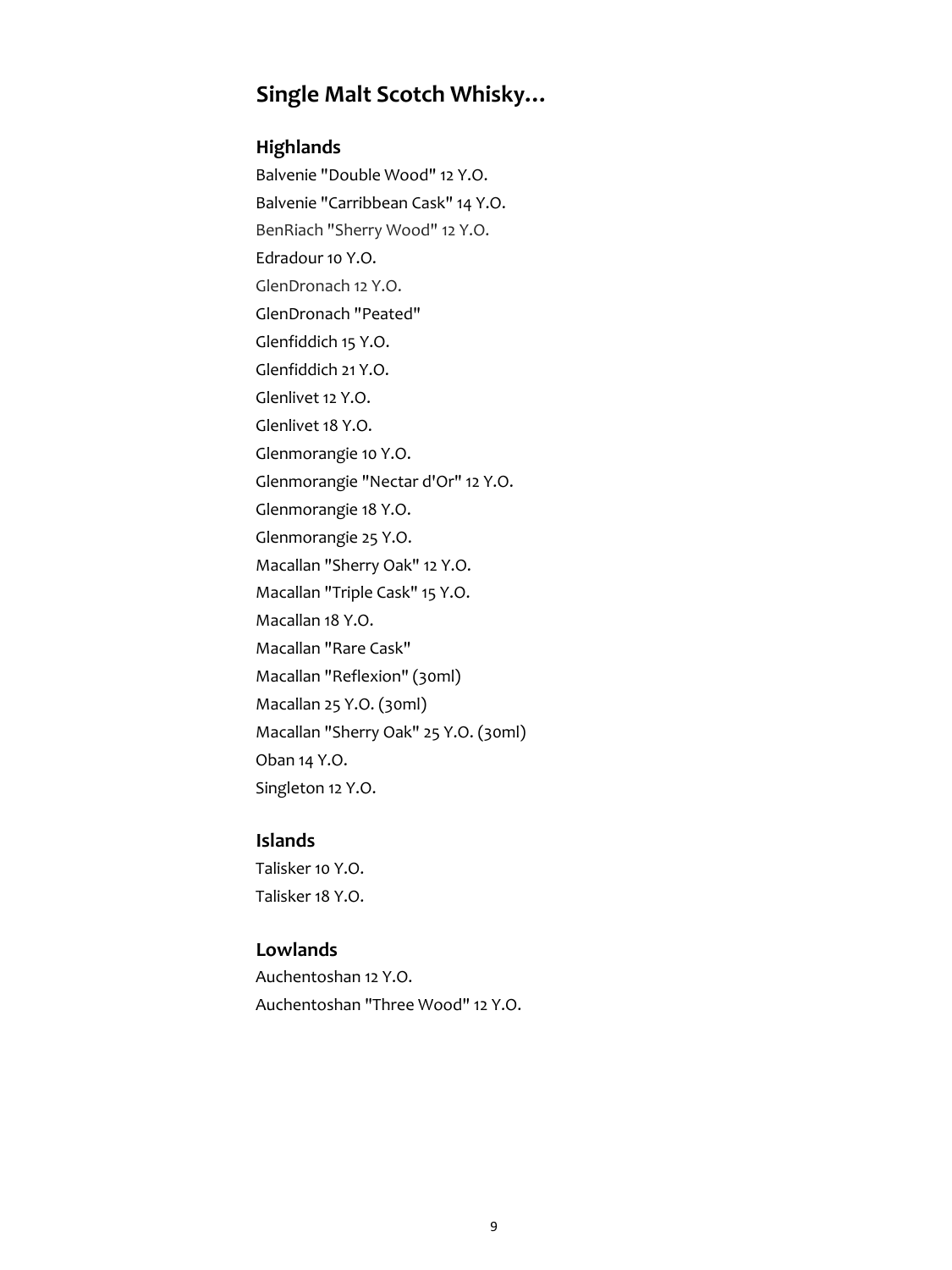# **Single Malt Scotch Whisky…**

**(continued)**

### **Islay**

Ardbeg "Corryvreckan" Ardbeg 10 Y.O. Bowmore 12 Y.O. Bowmore 18 Y.O. Bruichladdich "Octomore" Bruichladdich Scottish Barley "The Classic Laddie" Bruichladdich "Bourbon" 16 Y.O. Bruichladdich "Single Cask" 23 Y.O. Caol Ila 12 Y.O. Laphroaig 10 Y.O. Lagavulin 16 Y.O. Port Charlotte 10 Y.O.

### **Blended Scotch Whisky**

Chivas Regal 12 Y.O. Chivas Regal 18 Y.O. Chivas Regal "Royal Salute" 21 Y.O. Dewar's White Label Famous Grouse Johnnie Walker Black Johnnie Walker Gold Johnnie Walker Blue

### **Indian Whisky**

Amrut Classic Amrut "Peated"

### **Irish Whisky**

Jameson

## **Canadian Whisky**

Canadian Club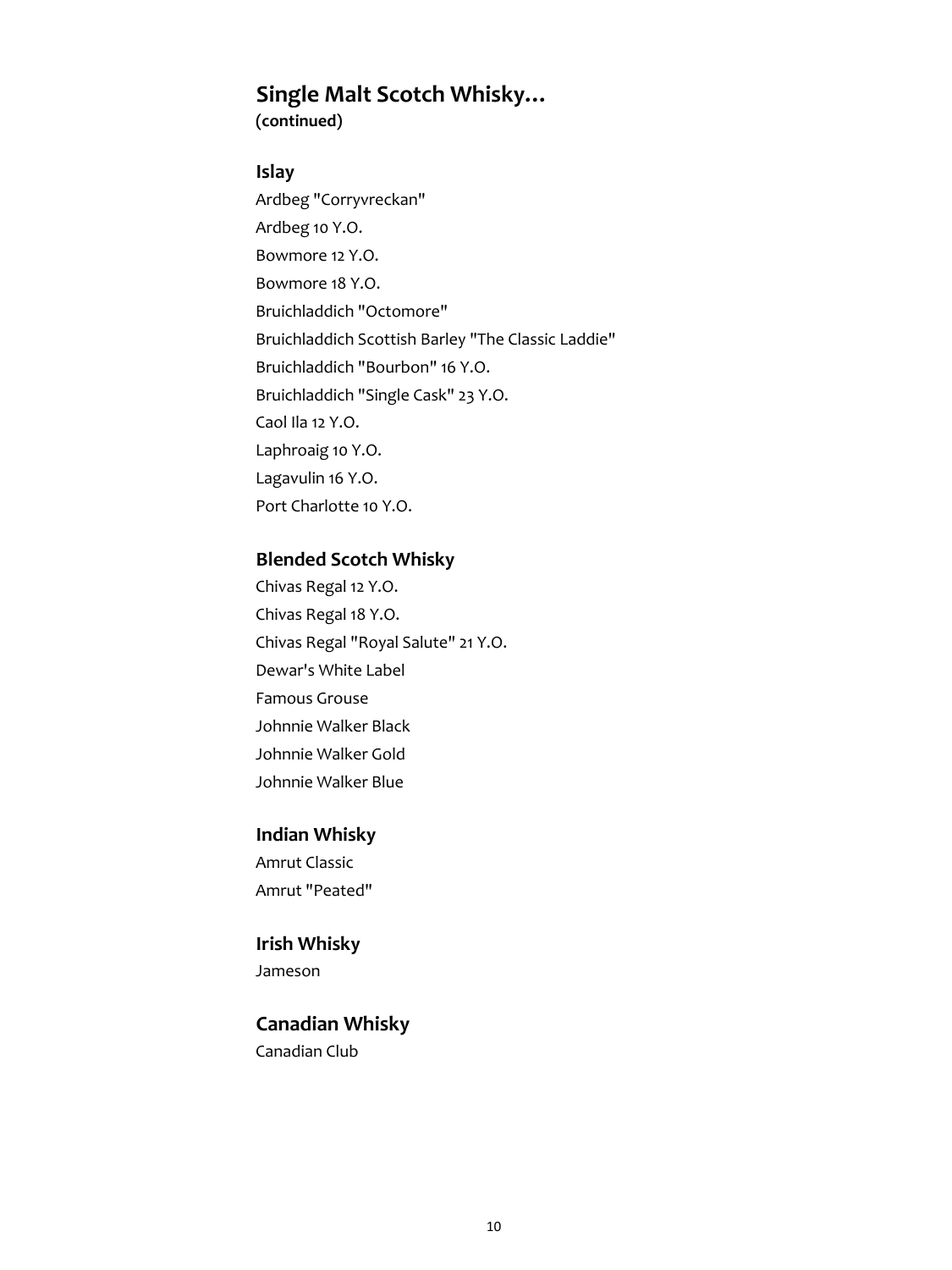# **Asian Whisky…**

# **Japanese Whisky**

Asakura Koji Hakushu Distiller's Reserve Hakushu 12 Y.O. Hakushu 18 Y.O. Hibiki 17 Y.O. Hibiki "Japanese Harmony" Kyushu Cowboy Nikka 12 Y.O. Nikka "From the Barrel" Nikka "Miyagikyo" Single Malt 10 Y.O. Nikka "Taketsuru" Pure Malt Nikka "Taketsuru" Pure Malt 17 Y.O. Nikka "Yoichi" Single Malt Yamazaki Distiller's Reserve Yamazaki "Limited Release 2016" Single Malt Yamazaki Single Malt 12 Y.O. Yamazaki Single Malt 18 Y.O. (30ml)

### **Blended Whisky**

The Orientalist Dragon "Doublewood" 8 Y.O.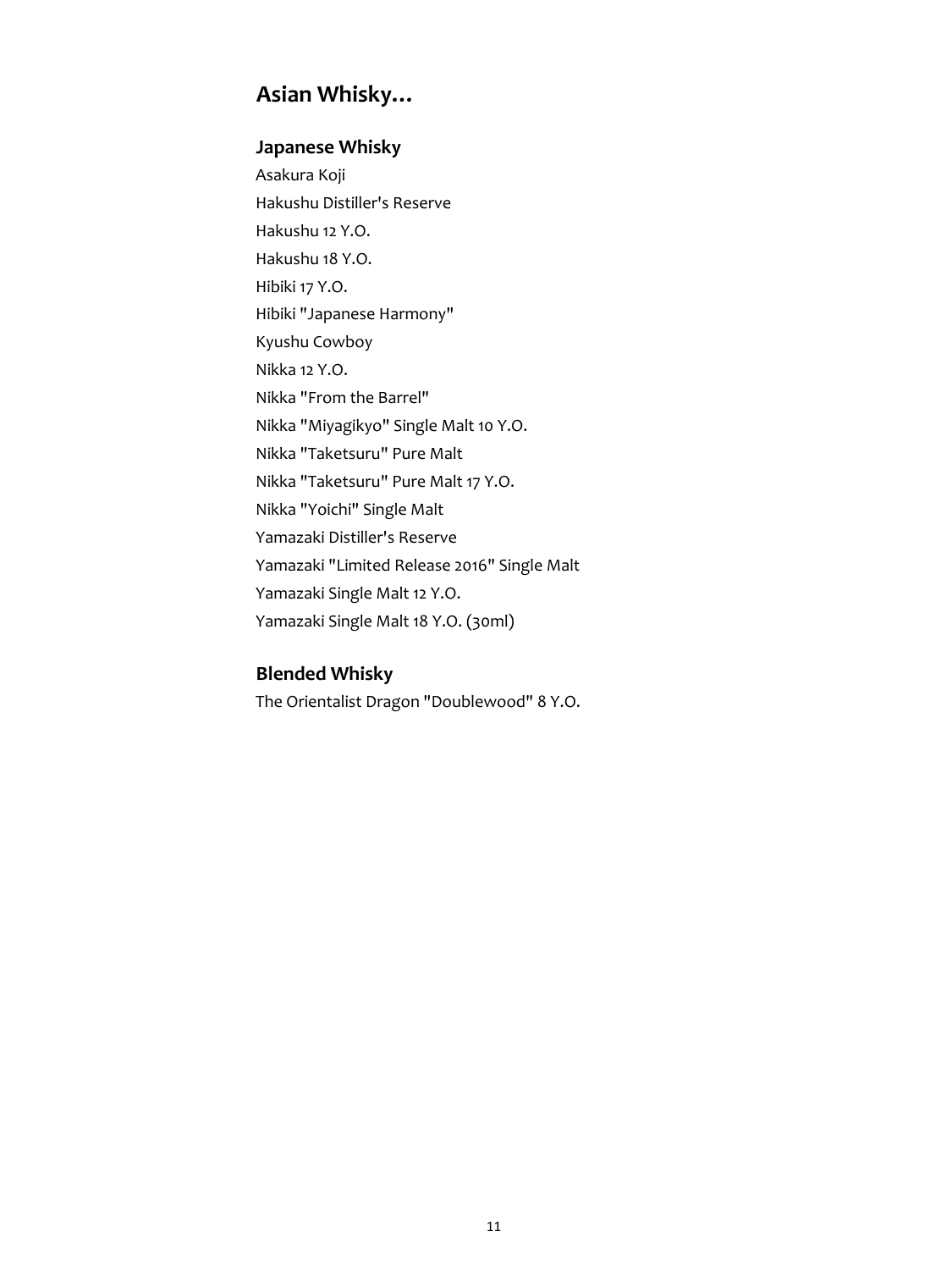# **American Whiskey…**

#### **Bourbon**

Baker's 7 Y.O. Basil Hayden's 8 Y.O. Bib & Tucker "Small Batch" 6 Y.O. Blanton's "Original Single Barrel" Buffalo Trace Bulleit Bourbon Eagle Rare 10 Y.O. Elijah Craig 12 Y.O. Four Roses "Single Barrel" Four Roses "Small Batch" Garrison Brothers 2015 Garrison Brothers "Single Barrel" Hudson Baby Bourbon I.W. Harper Johnny Drum Private Stock Knob Creek Maker's Mark Maker's Mark "46" Noah's Mill Parker's "Heritage" 27 Y.O. Redemption High Rye St. George "Breaking & Entering" Wild Turkey "Forgiven" Wild Turkey "Rare Breed" Woodford Reserve

### **Corn & Rye**

Belle Meade "Sherry Cask" Rye Belle Meade "Sour Mash" Rye Bulleit Rye Gentleman Jack High West "Campfire" High West "Rendezvous" Rye Jack Daniel's Old No.7 Redemption Rye Rittenhouse Rye Willet Rye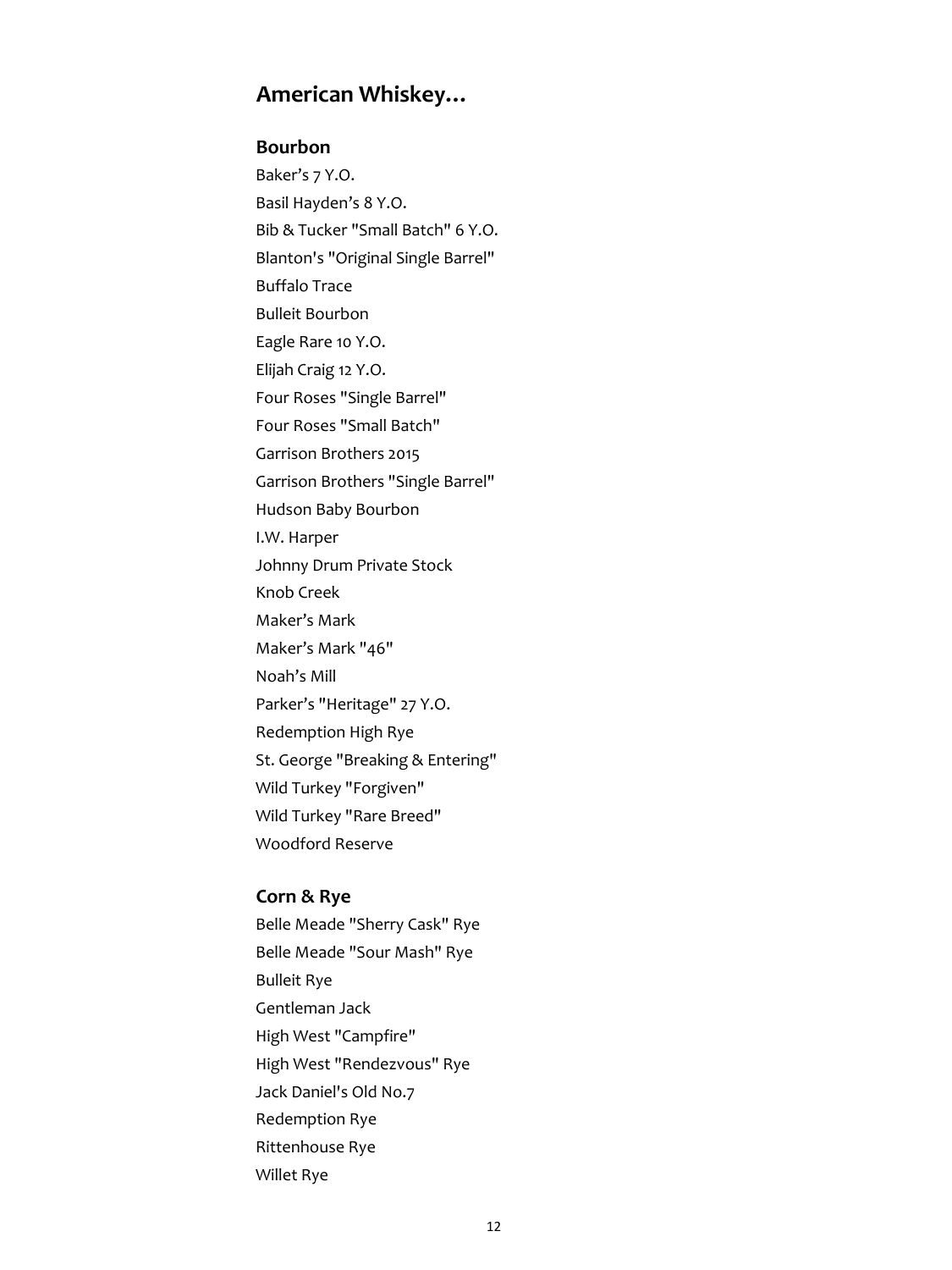# **Brandy…**

### **Italy | Grappa**

Jacopo Poli, Amorosa di Dicembre Jacopo Poli, Bassano del Grappa Classica Jacopo Poli, Cleopatra Moscato Oro Jacopo Poli, Grappa di Sassicaia Jacopo Poli, Sarpa Barrique Nonino Chardonnay

### **France | Armagnac**

Castaréde Bas Armagnac "Napoleon" 15 Y.O. Castaréde Bas Armagnac 1981 Château de Laubade 1995

#### **France | Calvados**

Christian Drouin Selection Christian Drouin 15 Y.O. Le Compte "Pays D'Auge" 12 Y.O. Le Compte "Multi-Vintage" 1988-1989-1990

## **France | Cognac**

Audry Exception Audry "Memorial" Audry "Réserve Aristide" Audry "Réserve Spéciale" Audry XO Courvoisier 12 Y.O. Courvoisier VS Hennessy "Richard" (30ml) Hennessy VSOP Hennessy XO Hine 60 Y.O. Martell "Cordon Bleu" Martell VSOP Remy Martin "Club" Remy Martin "Louis XIII" (30ml) Remy Martin VSOP Remy Martin XO Tesseron XO Tradition "Lot N°76" Tesseron XO Selection "Lot N°90"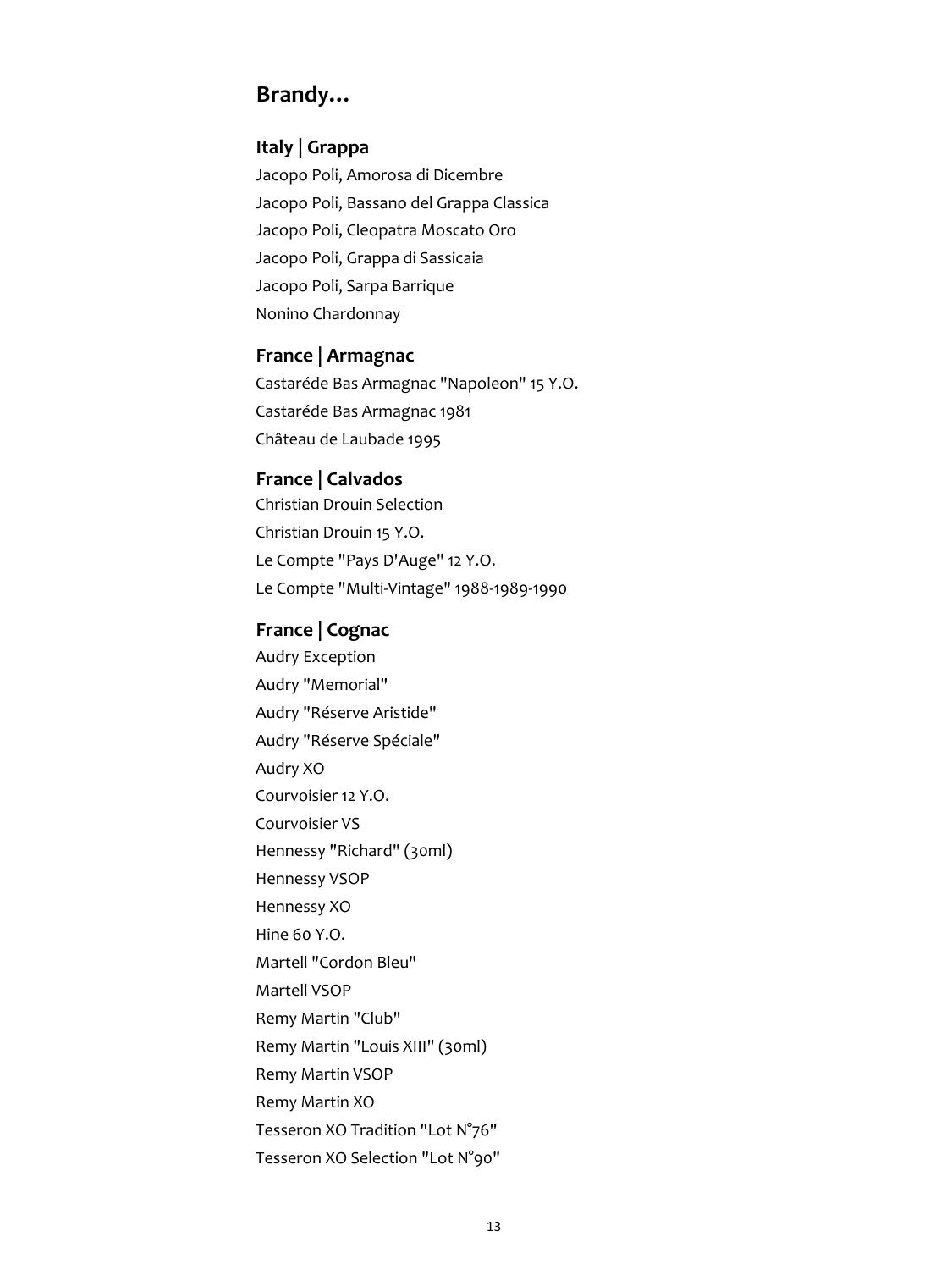# **Spirits…**

#### **Gin**

Alkkemist Bombay Sapphire Botanist Fishers Hendrick's KI NO BI Kyoto Dry Km12 Monkey 47 Monkey 47 Sloe Old Raj Roku Silent Pool Skin Sipsmith "London Dry" Tanqueray Tanqueray No. Ten The Orientalist Gunpowder

### **Vodka**

Absolut Absolut Peach Beluga Noble Belvedere Grey Goose Imperia Ketel One Ketel One Citron Stolichnaya Stoli Elit The Orientalist Origins Tito's Handmade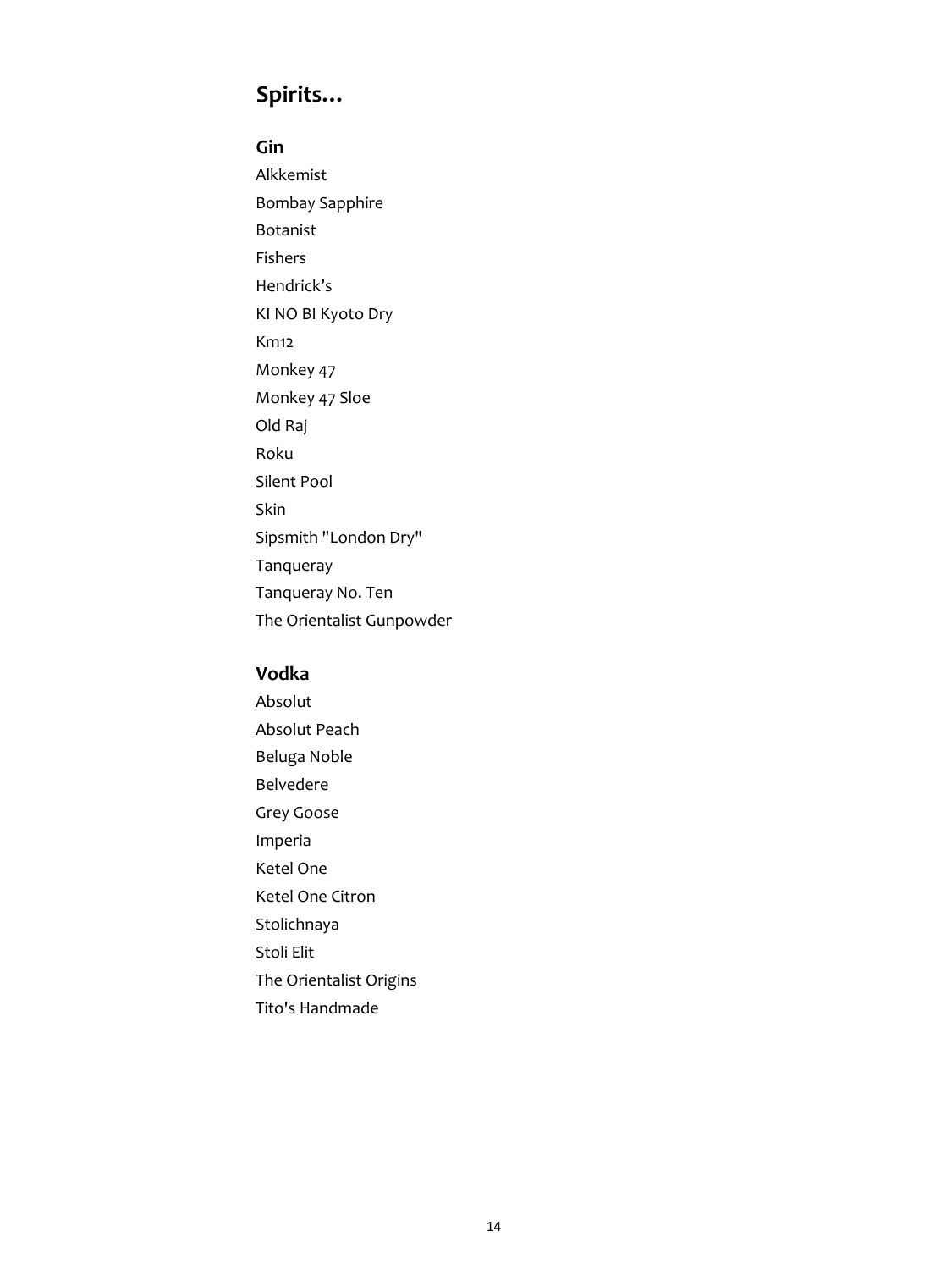# **Spirits…**

**(continued)**

### **Rum & Cachaça**

Captain Morgan Diplomático Ambassador Diplomático Mantuano Engenho Da Vertente Gosling's Black Seal "151 Proof" Mount Gay "Eclipse" Mount Gay XO Mount Gay "1703 Old Cask Selection" Myers's Dark Plantation "Original Dark" Plantation "3 Stars White" Ron Zacapa Centenario, Solera 23 Ron Zacapa XO

#### **Tequila**

Clase Azul Reposado Don Julio Añejo Don Julio Blanco Don Julio 1942 El Tesoro Platinum Patrón Añejo Patrón Platinum Patrón Reposado Patrón Silver Sauza "Tres Generaciones" Añejo Siete Leguas Añejo Siete Leguas Blanco Ocho La Latilla "Single Estate" Añejo 1800 Añejo

### **Mezcal**

Del Maguey "Chichicapa" Del Maguey "Pechuga" Del Maguey "Vida" Ilegal Joven Ilegal Reposado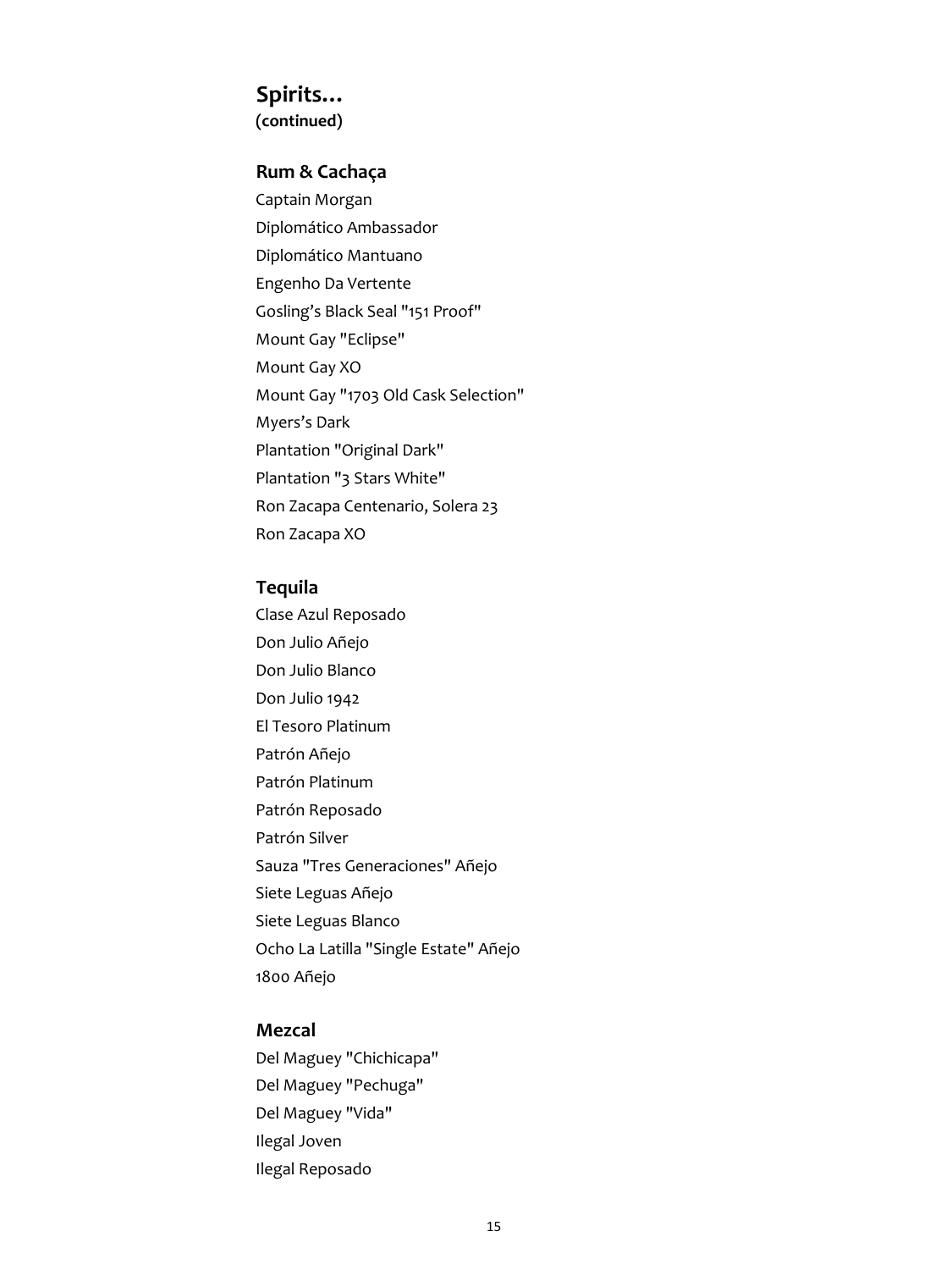# **Liqueurs…**

Amaretto Di Saronno Amaro Nonino Aperol Averna Bailey's Irish Cream Bénédictine D.O.M. Campari Carpano "Antica Formula" Chambord Chartreuse Jaune (Yellow) Chartreuse Verte (Green) Chartreuse VEP Jaune Chartreuse VEP Verte Cointreau Drambuie Fernet Branca Frangelico Galliano l'Autentico Italicus Kahlua Lillet Blanc Luxardo Amaretto Luxardo Limoncello Luxardo Sambuca Mancino Bianco Ambrato Noilly Prat Patron XO Café Pernod Pimm's Ramazzotti St. George Absinthe Verte St. Germain Southern Comfort